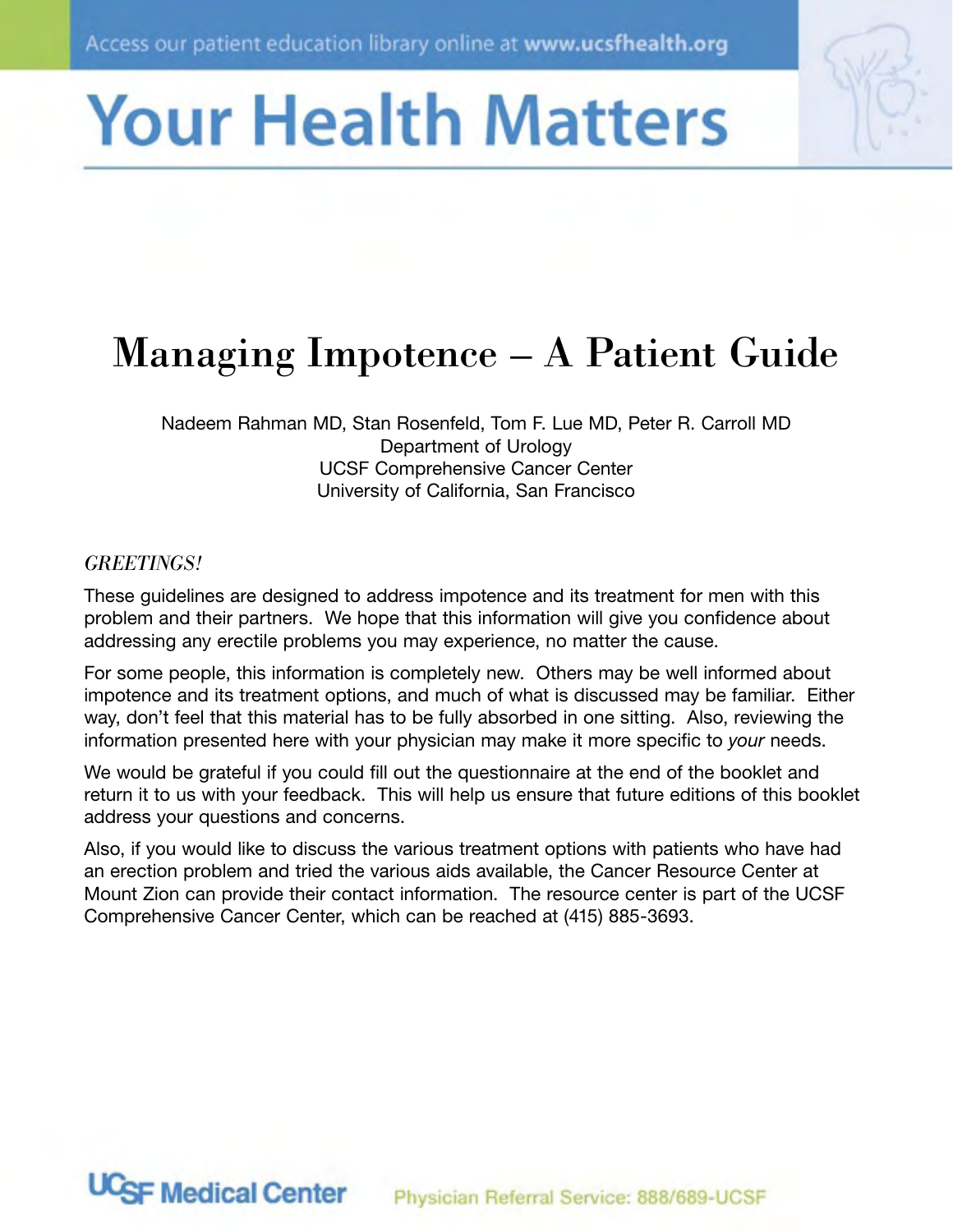#### **Table of Contents**

- 3 Introduction
- 3 What is Impotence?
- 4 Impotence and Cancer Surgery or Radiation
- 12 Other Causes of Impotence
- 15 Mechanisms of Penile Erection
- 16 Future Directions
- 17 Additional Resources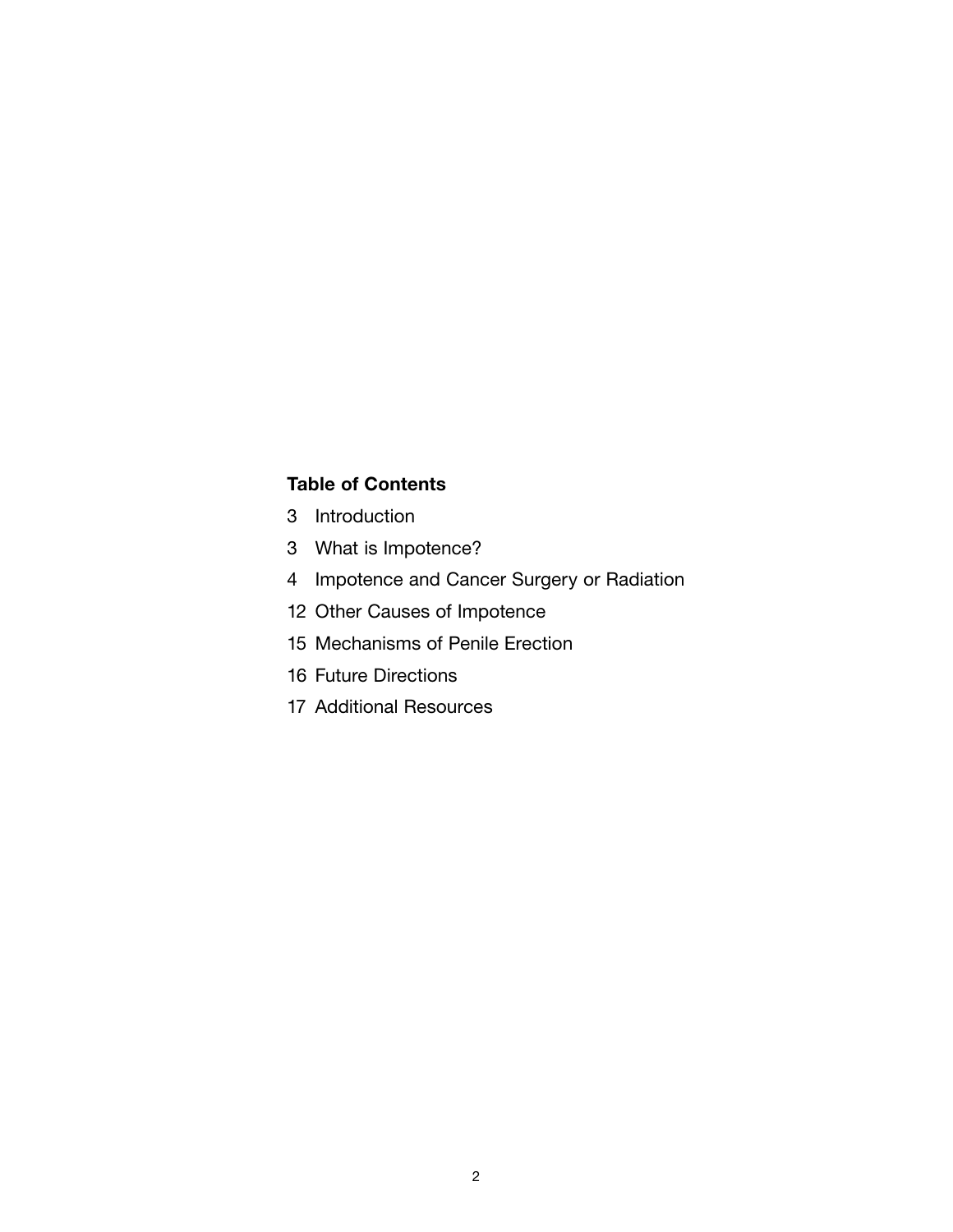# **Introduction**

*Impotence is a relatively common problem, affecting up to 30 million men of all ages in the United States, and over 150 million men worldwide.* The ability to have an erection requires the normal, integrative function of nerves, blood vessels, muscles and the brain. Impotence may result from psychological, neurological, hormonal or vascular impairment, or any combinations of these factors. Our main goal in this *Patient Guide* is to explain how to effectively treat impotence, as well as how a normal erection is achieved and what conditions may cause impotence.

# **What is Impotence?**

Normal male sexual function is a constellation of processes: sexual desire or libido, the erection when the penis becomes firm, release of semen (ejaculation) and orgasm. Erectile dysfunction -- commonly known as impotence -- is defined as the inability to achieve or maintain an erection that is sufficient for satisfactory sexual activity. *However, almost all men who have impotence can overcome it.* 

Sexual desire, the release and expulsion of semen -- emission and ejaculation -- and the ability to have an orgasm occur via separate, distinct physical mechanisms. Due to a variety of reasons they can be dissociated from one another. For example, orgasm and ejaculation can occur without erection.

Sexual desire or libido is determined mainly by the amount of testosterone in the body. As men get older the amount of testosterone that circulates slowly declines, decreasing libido. A decrease in libido also may result from depression and various medical problems that affect overall mental and physical well being. Ejaculation, the expulsion of semen during sexual activity, is affected by testosterone levels and medications as well as by the normal anatomy of the prostate and bladder. Decreasing amounts of testosterone, often occurring as a result of normal aging, will affect the volume of the ejaculate. Certain medications may also affect ejaculation. With aging, the volume of the ejaculate decreases. Surgery on the prostate or bladder and radiation can affect the amount of secretion produced as well as the ability to have normal ejaculation. Orgasm occurs as an experience of intense physical and emotional pleasure during the sexual act, and can occur separately and independently from erections, emission or ejaculation. Many factors, including emotional and psychological considerations, contribute to the experience of orgasm. It is important to realize that male sexual function is defined by more than just the ability to have an erection. Mutually satisfactory sexual relationships can be maintained in the presence of impotence. For more information about this, look at some of the books listed at the end of this booklet.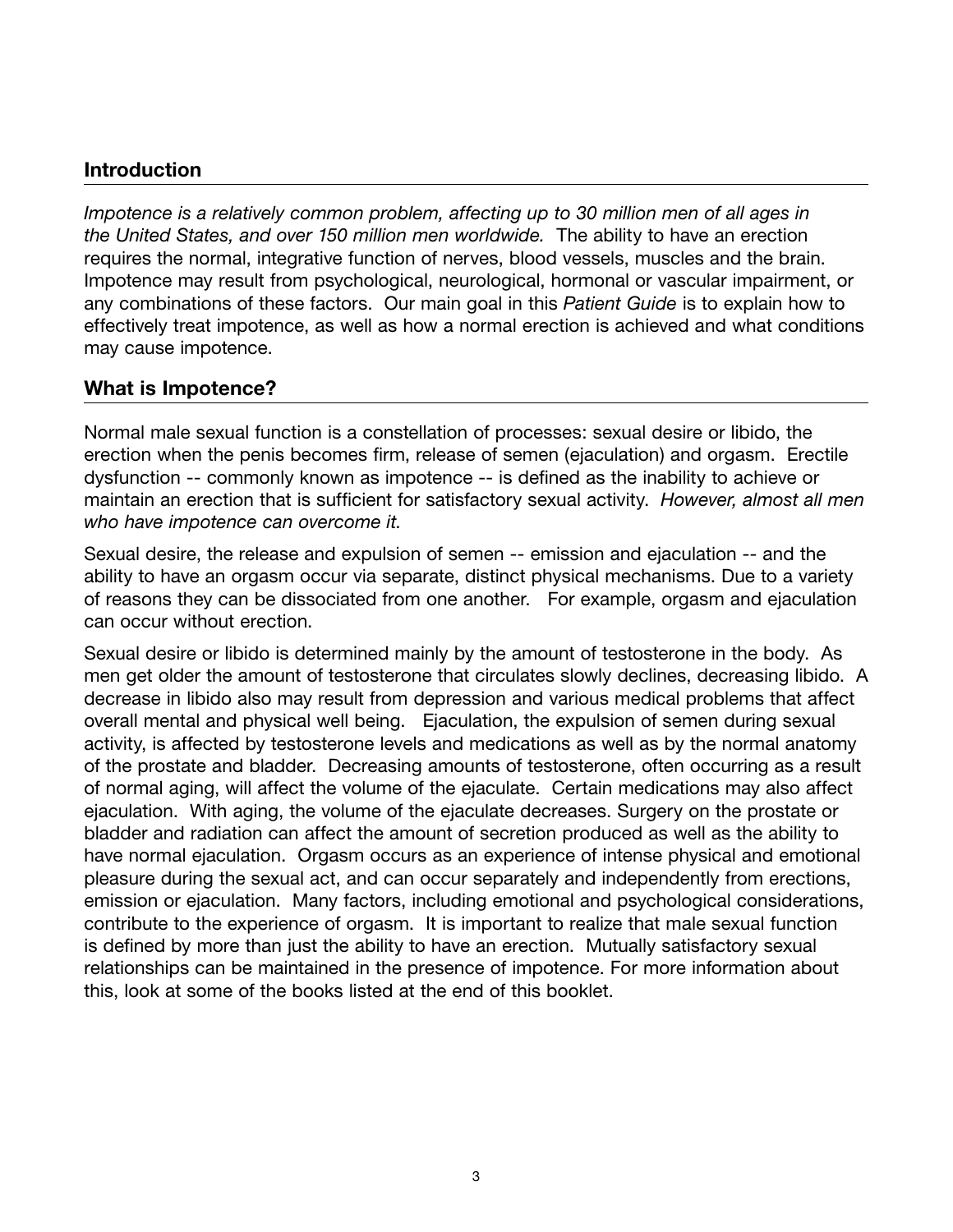### **Impotence is common with age and in the presence of other medical conditions**





Chronic disease includes other cancer, hypertension, cardiac disease, diabetes or stroke.

- Risk factors include antidepressant use, consumption of more than two alcoholic drinks per day, smoking, obesity, lack of exercise and watching television for more than 8.5 hours per week.
- Data from *Ann Intern Med*. 2003 Aug 5; 139(3): 161-8. Printed with Permission from the American College of Physicians

# **Impotence and Cancer Surgery or Radiation**

Impotence following major pelvic surgery or radiation, including prostate and bladder surgery, has been widely reported. During a radical prostatectomy the nerves which allow erection, called cavernous nerve bundles, and which lie within millimeters behind and on the side of the prostatic capsule, may be injured by being cut or separated from the prostate. This may cause temporary or permanent impotence, although sexual desire and the ability to achieve orgasm should remain. As discussed in *Chapter Five: Other Causes of Impotence*, radiation to the prostate, the bladder or rectum can damage the cavernous nerves as well.

The "nerve-sparing" radical prostatectomy or radical cysto-prostatectomy procedures to remove a cancerous prostate or bladder attempts to preserve these cavernous nerve bundles without compromising complete cancer removal. In the hands of an experienced surgeon, if both nerve bundles are spared, 50 to 90 percent of patients -- depending on age and health -- may have an eventual return of *unassisted* erectile function over time. When only one nerve bundle is spared, the percentage of patients that have return of erections over time is 25 to 50 percent. If a non-nerve sparing technique is used, the potency rate drops to 16 percent or less, depending on patient age.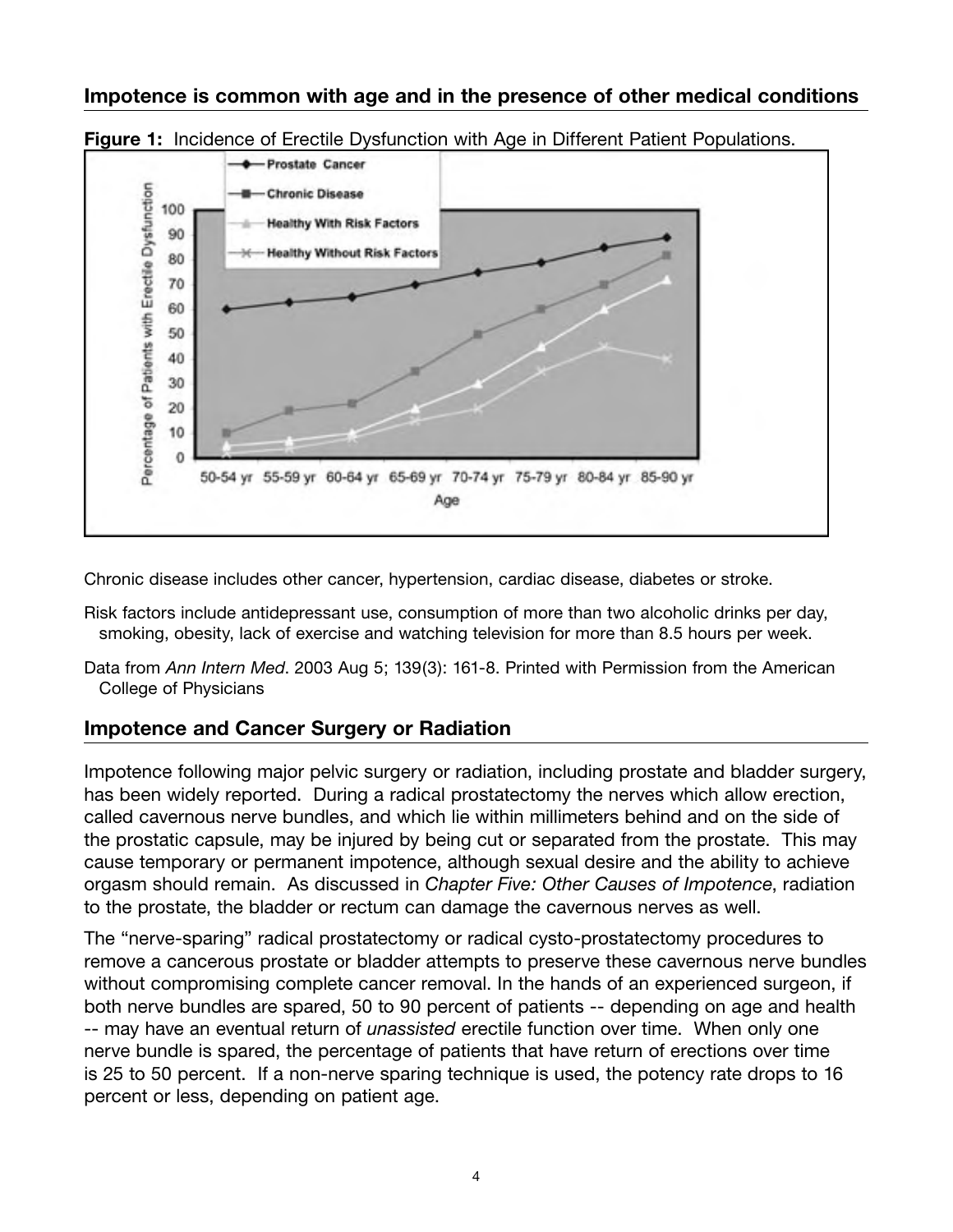Aside from the degree of nerve-sparing surgery performed, other factors are associated with impotence after radical prostatectomy. The biggest risk factor is age. Studies have shown that while the majority of men under 50 years of age are potent after radical prostatectomy, only 22 percent of men over the age of 70 are potent after the procedure. Other medical conditions that increase the risk of impotence include hypertension, smoking, diabetes, elevated cholesterol (hyperlipidemia) and heart disease. Depression, as well as other psychogenic factors, may affect psychological well being and recovery of potency. Unfavorable clinical and pathological stage of cancer also is associated with worse potency outcomes, as these men may not be candidates for a nerve-sparing approach because it may leave cancer behind.

It should be remembered that even if both nerve bundles are spared, with their proximity to the prostate (See Figure 2), these structures will likely suffer some injury that will take time to heal. Healing of the cavernous nerves and return of any unassisted sexual function may not begin until six months or more after surgery; however, it usually continues to improve over the next two to three years. Indeed a large percentage of men may not recover sufficient function for 18 to 24 months, some even longer. With prolonged disuse, the smooth muscles of the penis may atrophy, which worsens erections. *Early and aggressive treatment of impotence with oral or injection medication may improve and speed up recovery of erectile function.*

For men undergoing radiation, the amount and extent of radiation as well as whether or not they are treated with hormone therapy correlates with the likelihood of impotence, either temporary or permanent. The reduction in libido and possible difficulties with erections from the use of hormone therapy is generally reversible when the therapy is discontinued. The likelihood of irreversible effects is related to patient age, pre-treatment sexual function and the length of time hormone therapy is given.

Even if impotence is present after surgery or radiation alone, the ability to achieve an orgasm should remain. However, with the prostate removed there is no ejaculate although some secretions may remain. During orgasm, there is no emission or expulsion of semen. The ejaculate volume will *decrease* with radiation as well.

**Figure 2:** Nerves of the Pelvis. Note the close relationship of the prostate to the cavernous nerves (Nerves that allow erection)

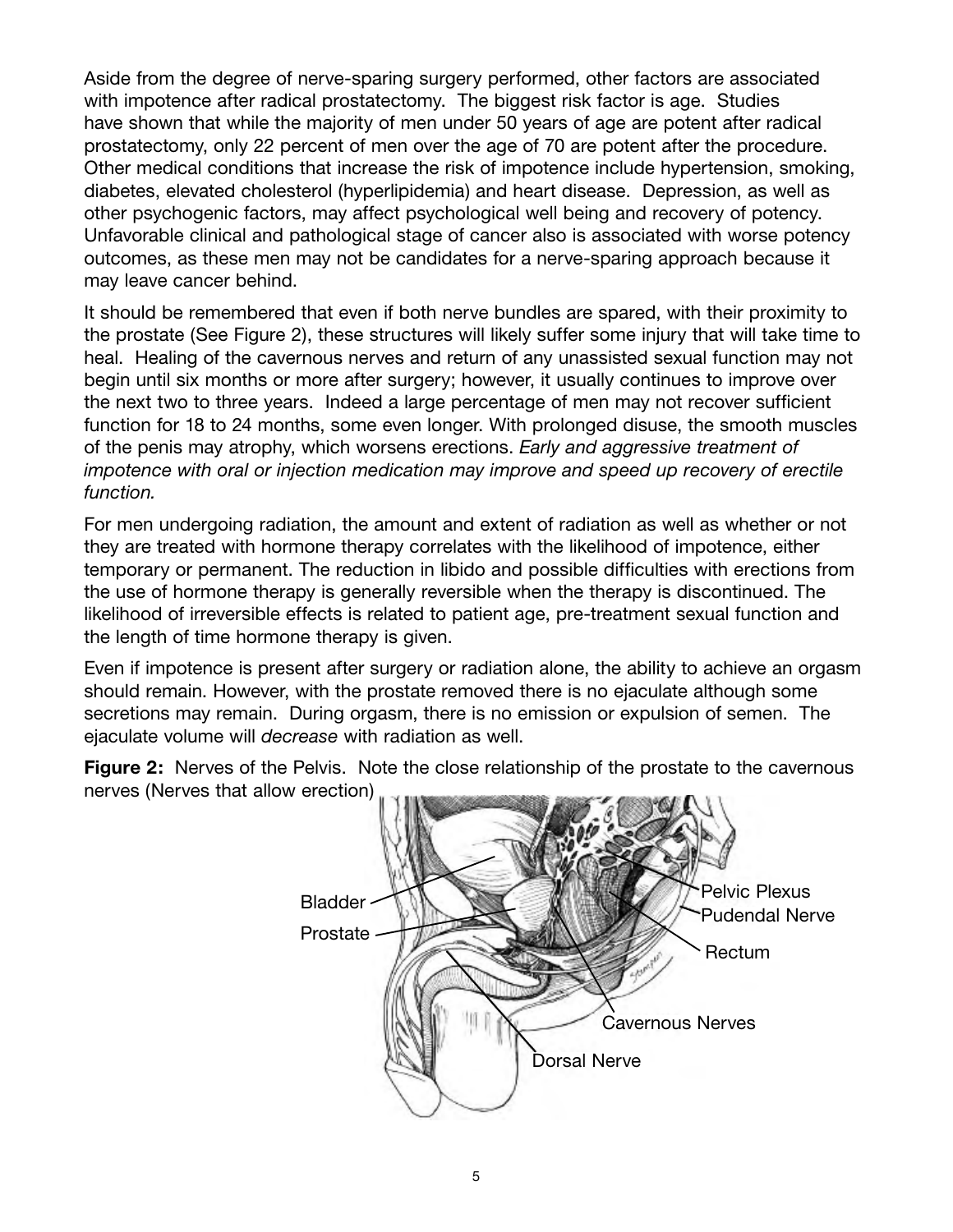# **Treatment of Impotence**

The type of treatment will depend on the reason(s) for impotence, patient age, health and patient and physician preference. Most often, a step-wise approach will be taken beginning with an oral medication, and depending on its effectiveness and patient tolerance, other approaches may be tried.

It should also be noted that it is not necessary to have an erection to have an orgasm. A vibrator and/or a creative and attentive partner can be helpful.

| <b>Type of Therapy</b>                                   | Advantages                                                                                                                                                        | Disadvantages                                                                                                                                                                                                                                                                                                                                                                                           |  |  |  |
|----------------------------------------------------------|-------------------------------------------------------------------------------------------------------------------------------------------------------------------|---------------------------------------------------------------------------------------------------------------------------------------------------------------------------------------------------------------------------------------------------------------------------------------------------------------------------------------------------------------------------------------------------------|--|--|--|
| <b>Oral Medication</b><br>(Viagra, Levitra<br>or Cialis) | Pills taken by mouth<br>$\bullet$<br>Effective in many men<br>$\bullet$                                                                                           | Not effective in patients who have<br>$\bullet$<br>prostatectomy, unless nerve-sparing<br>approach used<br>Side effects including headache. Viagra<br>$\bullet$<br>and Levitra may cause blurry vision. Cialis<br>may cause joint or back pain<br>Should not be used in some patients<br>$\bullet$<br>30-60 minute wait for response<br>$\bullet$<br>Cannot be taken with some medications<br>$\bullet$ |  |  |  |
| Intra-Urethral<br>Suppository<br>(MUSE)                  | Small pellet placed in the<br>$\bullet$<br>urethra without needles<br>Few systemic side effects<br>$\bullet$<br>Effective in 43-62 percent of<br>$\bullet$<br>men | Can cause penile pain<br>$\bullet$<br>Requires training<br>$\bullet$<br>Refrigeration required<br>$\bullet$<br>May require tension ring placed at base of<br>$\bullet$<br>penis for best effects<br>Side effects include (rarely) painful and<br>$\bullet$<br>prolonged erection of more than six<br>hours, fainting, dizziness                                                                         |  |  |  |
| Penile Injection                                         | Highly effective (up to 90<br>$\bullet$<br>percent)<br>Few systemic side effects<br>$\bullet$<br>Works in three to five minutes                                   | Some medications require refrigeration<br>$\bullet$<br>Requires injection<br>$\bullet$<br>Requires office training<br>$\bullet$<br>Can cause penile pain<br>$\bullet$<br>Can cause prolonged erection and penile<br>$\bullet$<br>fibrosis or scaring                                                                                                                                                    |  |  |  |
| Vacuum Device                                            | Least expensive<br>$\bullet$<br>No systemic side effects<br>$\bullet$<br>Effective in 66-71 percent of<br>$\bullet$<br>patients                                   | Can cause numbness or bruising<br>$\bullet$<br>Less "natural" erection<br>$\bullet$<br>Trapped ejaculate<br>$\bullet$<br>Some find awkward to use<br>$\bullet$                                                                                                                                                                                                                                          |  |  |  |
| Penile<br>Prosthesis                                     | Highly effective<br>$\bullet$<br>For men who have failed or<br>$\bullet$<br>are not satisfied with medical<br>treatment of impotence                              | Small risk of infection<br>$\bullet$<br>Requires anesthesia and surgery<br>$\bullet$<br>May require replacement after many years<br>$\bullet$<br>of use                                                                                                                                                                                                                                                 |  |  |  |

# **Table I: Treatment for Impotence**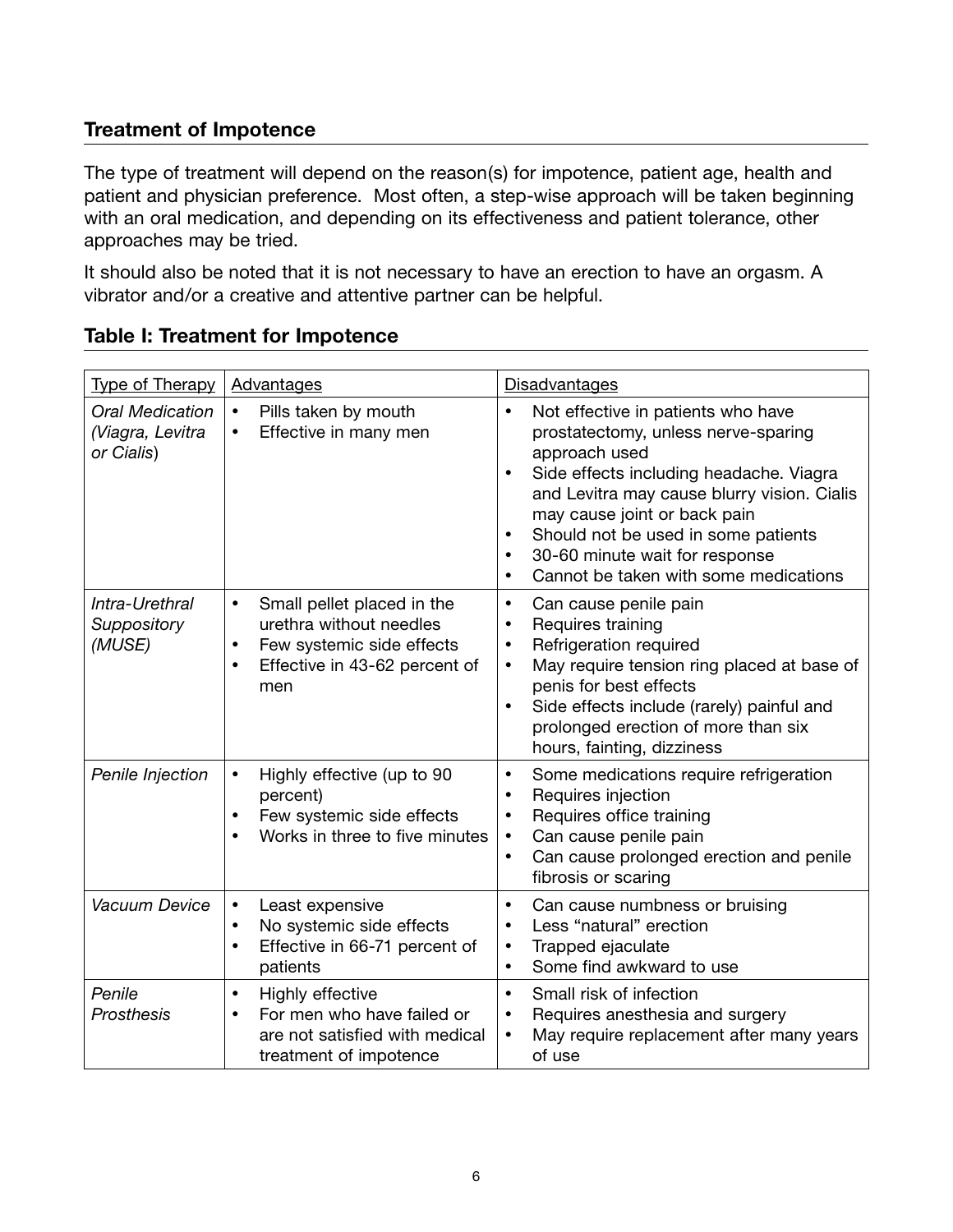#### **Oral Medications**

Since its release in March 1998, sildenafil (Viagra) has become the drug of choice for treating impotence. Sildenafil improves erections by working locally on the penis by inhibiting an enzyme phosphodiesterase-5 (PDE-5). Following sexual stimulation, chemicals like nitric oxide are released at the nerve terminals causing relaxation of penile smooth muscles. This occurs via a sequence of events beginning with nitric oxide, and involving a compound cyclic guanine monophosphate (cGMP). PDE-5 breaks down cGMP and returns the penis to a flaccid state. Sildenafil, by blocking the action of PDE-5, causes a resultant increase in the cGMP levels in the penis. This improves smooth muscle relaxation and erection. In the absence of sexual stimulation, nitric oxide production will be minimal and sildenafil will have little effect on the penis. *Sildenafil and all other oral agents must be followed by sexual stimulation in order to achieve the desired erection.*

Compared with those taking a "placebo" of an inactive or sugar pill, men taking sildenafil reported a higher satisfaction rate in overall sexual function, orgasm, penile rigidity and maintenance of erections. A patient's response to sildenafil may reach from 70 to 80 percent, depending on patient age, health, etc. For those men who have undergone radical prostatectomy, early and aggressive use of sildenafil may be associated with a more rapid return of sexual function by preventing smooth muscle atrophy of the penis. Men at risk for heart attack or stroke should consult with their physicians before beginning Viagra, as there could be serious side effects of this drug in this group of patients.

Other oral agents similar to Viagra include vardenafil (Levitra) and tadalafil (Cialis); both have been approved for treating impotence. These drugs have a similar mechanism to Viagra. Levitra has very similar duration of action compared to Viagra. Cialis has similar mechanism of action but may be active for longer periods; up to 36 hours. Studies show that both drugs seem to be well tolerated with few side effects. The precautions described for Viagra are the same for these newer drugs. Patients who are on medications such as Hytrin, Cardura and Flowmax to improve urinary symptoms should not take Levitra. Patients on Hytrin or Cardura should not take Cialis; however, Flowmax at 0.4 mg per day is well tolerated.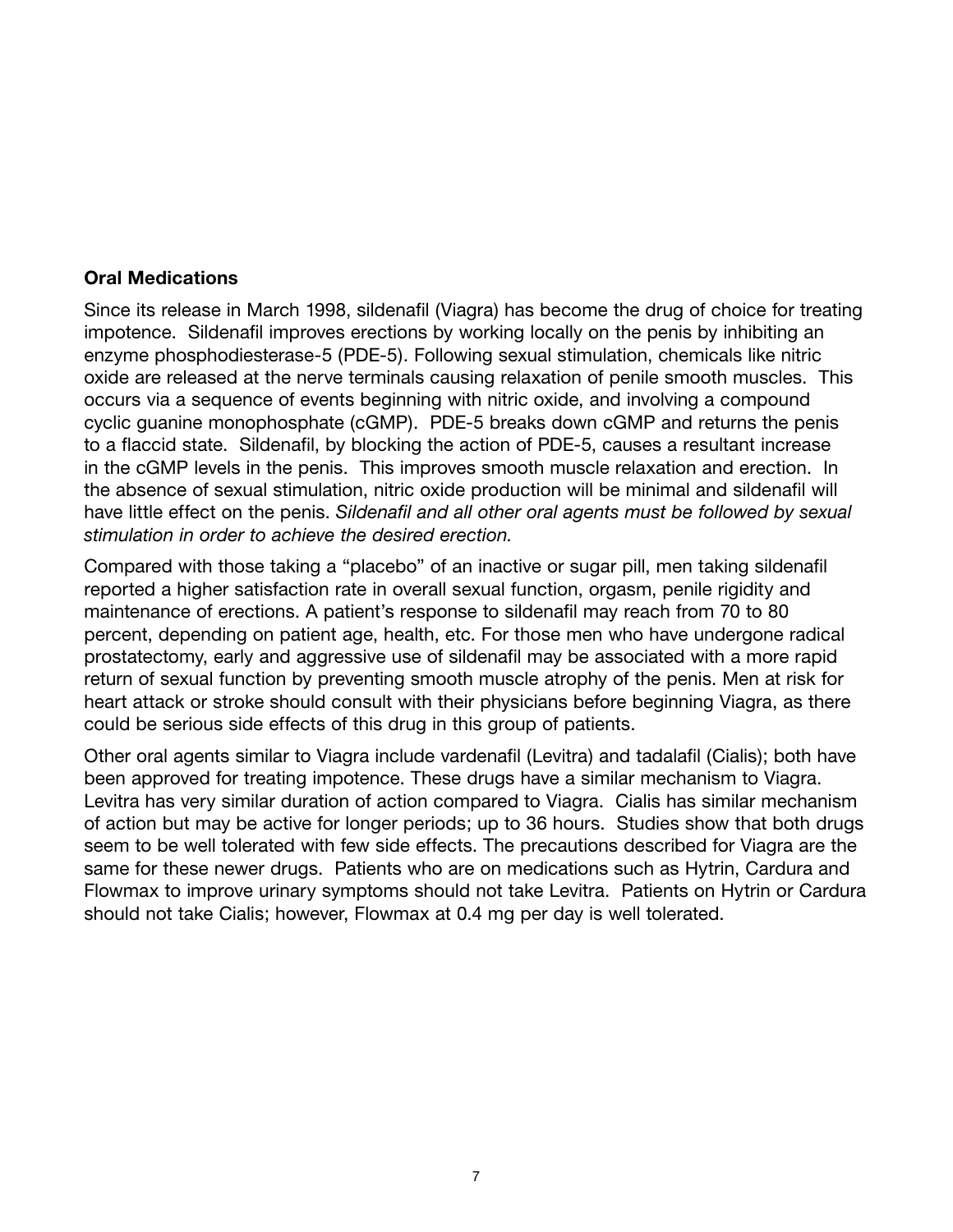| How to<br>take Oral<br><b>Medications</b><br>(Viagra/<br>Levitra/<br>Cialis) | Take 50mg of Viagra one hour before you are ready to engage in sexual activity<br>$\bullet$<br>Viagra works best 30 minutes to four hours after taking the pill<br>$\bullet$<br>Viagra works best on an empty stomach. Do not take Viagra after a high-fat<br>$\bullet$<br>meal<br>If you do not achieve an erection with stimulation, you can increase the dosage<br>$\bullet$<br>of medications used the next time sexual activity is planned. After surgery, most<br>men require doses of 100mg of Viagra, or even more<br>Take 10 mg of Levitra one hour before you are ready to engage in sexual activity<br>$\bullet$<br>Levitra works best 30 minutes to four hours after taking the pill<br>$\bullet$<br>If you do not achieve an erection, you may need to increase the dosage<br>$\bullet$<br>For Cialis, take 10 mg up to 36 hours before you are ready to engage in sexual<br>$\bullet$<br>activity<br>Cialis can be taken after meals<br>$\bullet$<br>If you do not achieve an erection on 10 mg, higher dosages can be taken.<br>$\bullet$<br>Consult your doctor regarding higher doses. |
|------------------------------------------------------------------------------|---------------------------------------------------------------------------------------------------------------------------------------------------------------------------------------------------------------------------------------------------------------------------------------------------------------------------------------------------------------------------------------------------------------------------------------------------------------------------------------------------------------------------------------------------------------------------------------------------------------------------------------------------------------------------------------------------------------------------------------------------------------------------------------------------------------------------------------------------------------------------------------------------------------------------------------------------------------------------------------------------------------------------------------------------------------------------------------------------------|
| Side Effects                                                                 | Most common side effects include headache, facial flushing and upset stomach<br>$\bullet$<br>A small number of patients taking Viagra or Levitra may complain of a "blue"<br>$\bullet$<br>cast" to their vision, sensitivity to light or blurred vision<br>Cialis is not associated with visual side effects<br>$\bullet$<br>Back pain and joint aches can occur with Cialis<br>$\bullet$                                                                                                                                                                                                                                                                                                                                                                                                                                                                                                                                                                                                                                                                                                               |
| Things to<br>Remember                                                        | Do not use Viagra, Cialis or Levitra more than once per day<br>$\bullet$<br>Do not use Viagra, Cialis or Levitra if you take medications such as nitroglycerin,<br>$\bullet$<br>Nitrostat, Nitro-Bid, Nitro-Dur, Isordil and Ismo, or Deponit<br>Do not use Levitra if you are on medications such as Flowmax, Hytrin or<br>$\bullet$<br>Cardura<br>Do not use Cialis if you are on Hytrin or Cardura. Flowmax in doses of 0.4mg is<br>$\bullet$<br>well tolerated                                                                                                                                                                                                                                                                                                                                                                                                                                                                                                                                                                                                                                      |

# **Urethral Suppository - MUSE**

Prostaglandin E1 (alprostadil) placed inside the penile urethra, medicated urethral system for erection (MUSE), has been used when oral medications have been unsuccessful. Large studies from Europe and the United States demonstrated that MUSE was effective in 43 percent of men with impotence from various causes. The major advantage of MUSE therapy is that it is applied locally and has few side effects. The major drawbacks are that it may cause moderate penile pain, and it can have an inconsistent response rate. Sometimes the use of a rubber ring used as an adjustable penile constricting device and applied at the base of the penis improves results. Patients should have the first application performed in the physician's office, as complications such as urethral bleeding, decreased blood pressures, sustained and prolonged erections, as well as a vasovagal reflex -- feelings of lightheadedness or decreased blood pressure -- may occur rarely.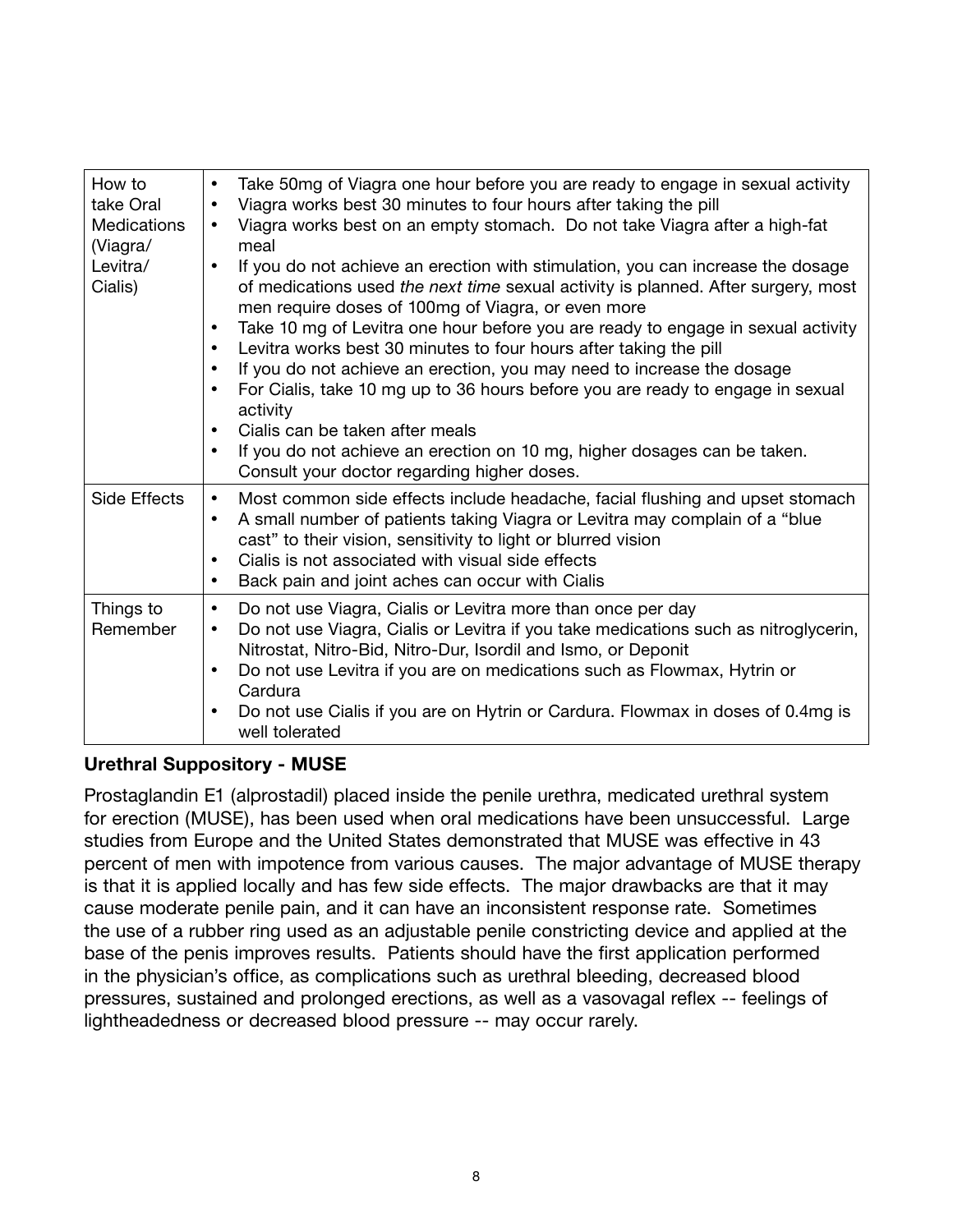| How to<br>Use MUSE<br>Therapy | Patients/partners should be trained in the office<br>Pellet of medication is inserted into urethral opening<br>Medication is absorbed to produce erection                                        |
|-------------------------------|--------------------------------------------------------------------------------------------------------------------------------------------------------------------------------------------------|
| Side<br><b>Effects</b>        | Penile pain<br>Can rarely cause priapism -- a prolonged erection greater than six hours<br>Fainting, dizziness, low blood pressure<br>$\bullet$                                                  |
| Things to<br>Remember         | After placement, stimulation is required to increase blood flow to the penis<br>$\bullet$<br>Medication should be refrigerated<br>$\bullet$<br>Maximum use is limited to one suppository per day |



Pellet inside urethra

**Figure 3:** Application of intra-urethral suppository and constriction device. Application for intra-urethral delivery of alprostadil. Depressing the end releases the pellet into the urethra. Constriction ring may enhance penile response.

# **Penile Injection**

When oral medication fails, penile injections to induce erection are another alternative to treat impotence. Even if you are among the many men who shudder at the thought of injecting into the penis, please read on to see that there are ways to ease the process. Thousands of men will testify to the ease and effectiveness of injections. The most commonly used agents include alprostadil or a combination of papaverine, phentolamine and alprostadil (Trimix). The rationale for using a combination of all three medications is to allow for a synergistic effect of the three medicines, while keeping the dosages of each individual medicine low enough to prevent side effects. Further, the response rate for the Trimix solution is as high as 90 percent.

Men must have appropriate training and education before beginning home injection therapy. The goal of the injection medication is to achieve an erection that is sustained for sexual intercourse, but not prolonged or painful. The injections must be given in proper amounts with the appropriate technique to minimize the risk of scarring the penis or priapism.

The medication is injected along either lateral side of the penis. First, the medication is drawn into the syringe, usually an insulin-type syringe with a small, very fine needle. The medication is given into the spongy tissue of the penis, called the corpora cavernosa. After choosing the proper site to inject, clean it with an alcohol wipe, "poke" the needle through the skin of the penis and then inject the medication into the penis. Immediately afterwards, press firmly on the injection site with either an alcohol pad or gauze with your thumb and first finger to compress the area for at least five minutes or up to 10 minutes for patients taking blood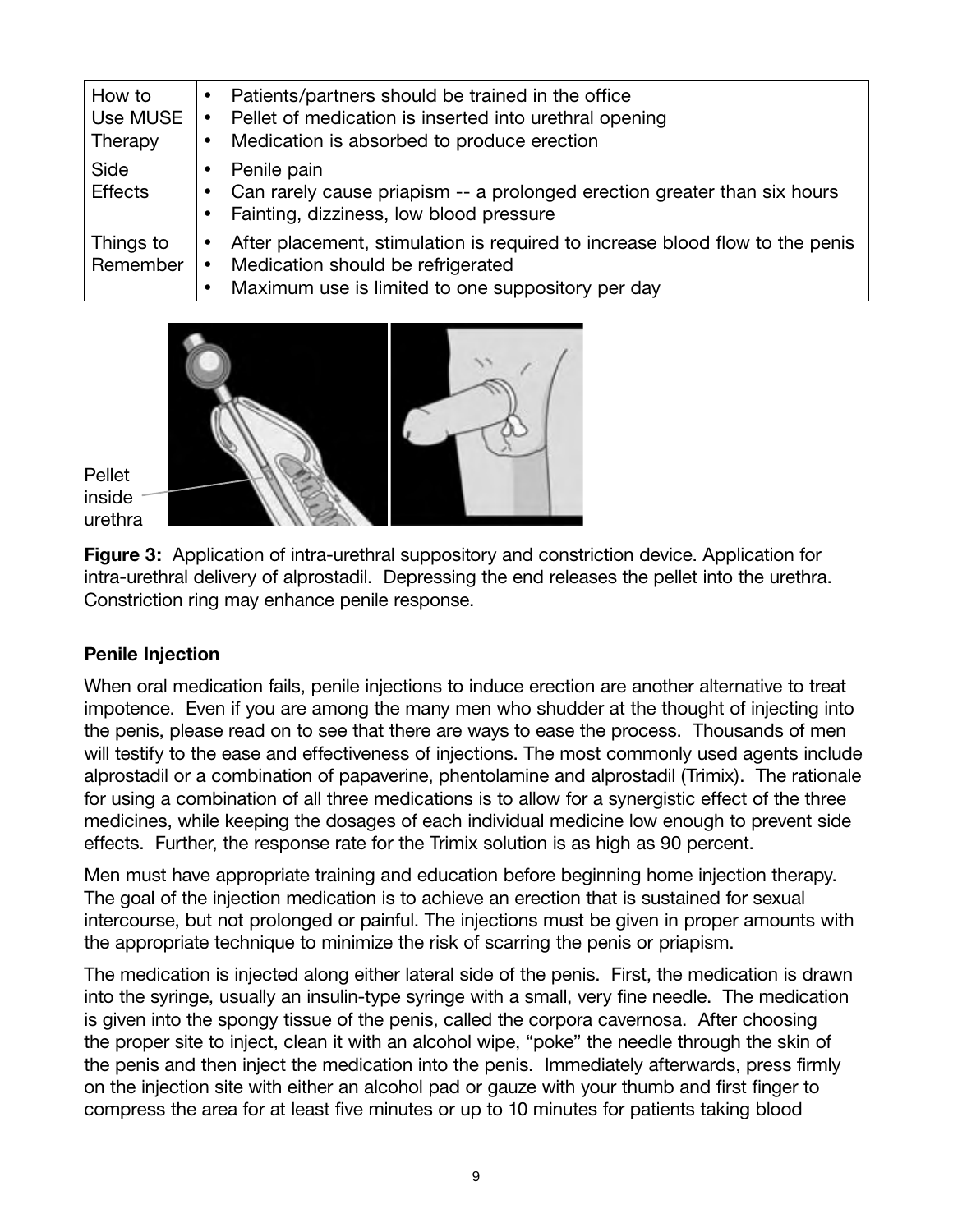thinning medication such as coumadin. The medication tends to work better if you stand, as it allows more blood to go to your penis. Also, external stimulation to the penis increases blood flow to the penis and allows the medication to take effect faster. An *auto-injector* is a springloaded device that inserts the needle into the penis very quickly, minimizing the discomfort and psychological "hesitancy." It comes in two forms, a simple non-prescription device designed to insert the needle for you, and a prescription device that also depresses the plunger for you. You can check with your local drug store for the non-prescription simple auto-injector. Many men prefer the auto-injector that does *not* inject the medications for them because they maintain the necessary feel to know that they have injected in the right place and to the right depth.

Improper injection and any subsequent scarring can lead to penile curvature and nodules in the penis, so it is important to get the proper training before beginning injection therapy. Most men and their partners find that injection therapy is easy and are very pleased with the results.

*Some patients will use injection therapy early on after surgery and then switch to oral agents as their sexual function improves over time.*

| How to<br>Perform<br>Penile<br>Injection | Patients should be trained in the office<br>٠<br>Generally performed with insulin syringe and small needle<br>٠<br>Skin and injection site prepared with alcohol swab<br>Medication is drawn up in sterile manner with insulin syringe<br>Medication is injected on either side of the penis<br>Pressure is held on injection site for three to five minutes (up to 10 minutes for<br>those on blood thinners) |
|------------------------------------------|----------------------------------------------------------------------------------------------------------------------------------------------------------------------------------------------------------------------------------------------------------------------------------------------------------------------------------------------------------------------------------------------------------------|
| Side<br><b>Effects</b>                   | Occasionally associated with fainting, dizziness, low blood pressure<br>Priapism or prolonged erection occurs rarely<br>Can cause pain, infection, bruising and scarring if patients are not trained properly<br>(rare)                                                                                                                                                                                        |
| Things to<br>Remember                    | May require self-stimulation to increase blood flow to the penis<br>If erection persists for more than six hours, seek medical care at local emergency<br>٠<br>room or with your urologist<br>May be ineffective if patients have vascular disease or blood flow problems                                                                                                                                      |



Button to "Activate"

**Figure 4:** Intra-cavernous injection therapy. After cleaning with an alcohol swab, insert needle into side of penis and inject medication.

**Figure 5**: Auto-injection technique. The medication is drawn into the auto-injector. The side of the penis is cleaned with an alcohol swab and the injector placed against the penis. Pressing a button then activates the injector and the needle is automatically inserted.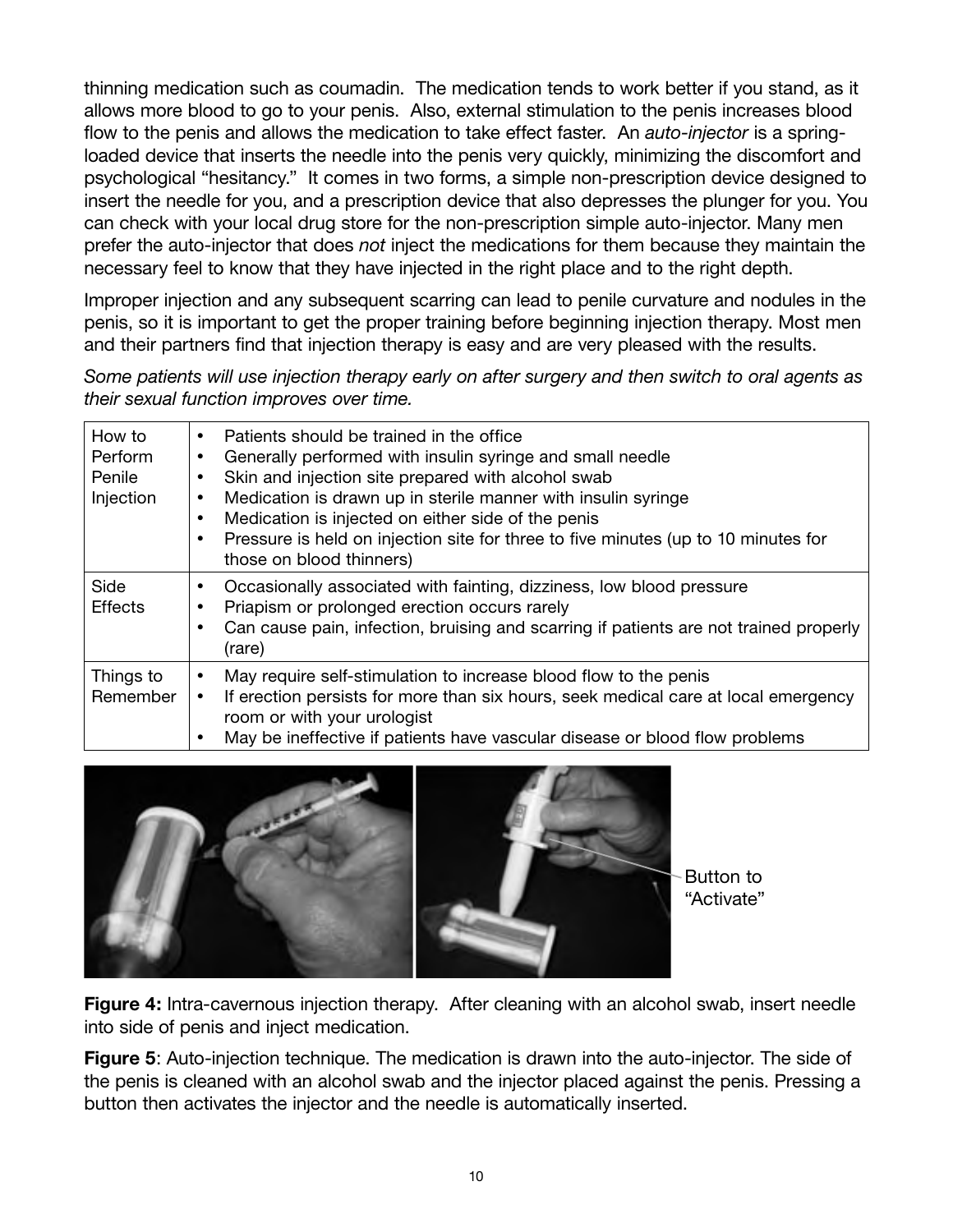#### **Vacuum Erection Device**

In patients who only have partial erections or who either do not respond to other treatments or prefer not to use them, a vacuum device maybe useful. The device consists of a plastic cylinder connected to a pump and a constriction ring. A vacuum pump uses either manual or battery power to create suction around the penis and bring blood into it; a constriction device is then released around the base of the penis to keep blood in the penis and maintain the erection. A vacuum device can be used safely for up to 30 minutes, which is when the constriction device should be removed. The advantage of such a device is it is relatively inexpensive, easy to use and avoids drug interactions and side effects. Side effects may include temporary penile numbness, trapping the ejaculate and some bruising.



 **Figure 6:** Vacuum **Erection Device** 

#### **Penile prosthesis**

For men with erectile dysfunction who have failed or cannot tolerate other treatments, a penile prosthesis offers an effective, but more invasive alternative. Prostheses come in either a semirigid form or as an inflatable device. Most men prefer the placement of the inflatable penile prosthesis.

The placement of the prosthesis within the penis requires the use of an anesthetic. A skin incision is made either at the junction of the penis and scrotum, or just above the penis, depending on which prosthesis and technique is used. The spongy tissue of the penis is exposed and dilated; the prosthesis is then sized and the proper device is then placed. The inflatable device -- a pump that contains the inflation and deflation mechanism -- is placed in the scrotum. The patient can control his erection at will by pushing a button under the skin. Although placement of the prosthesis requires a surgical procedure, patient and partner satisfaction rates are as high as 85 percent. Full penile length might not be restored to the patient's natural erect status. Rare side effects include infection, pain and device malfunction or failure. As the nerves that control sensation are not injured, the penile sensation and the ability to have an orgasm should be maintained.



 **Figure 7:** Example of a three piece inflatable penile prosthesis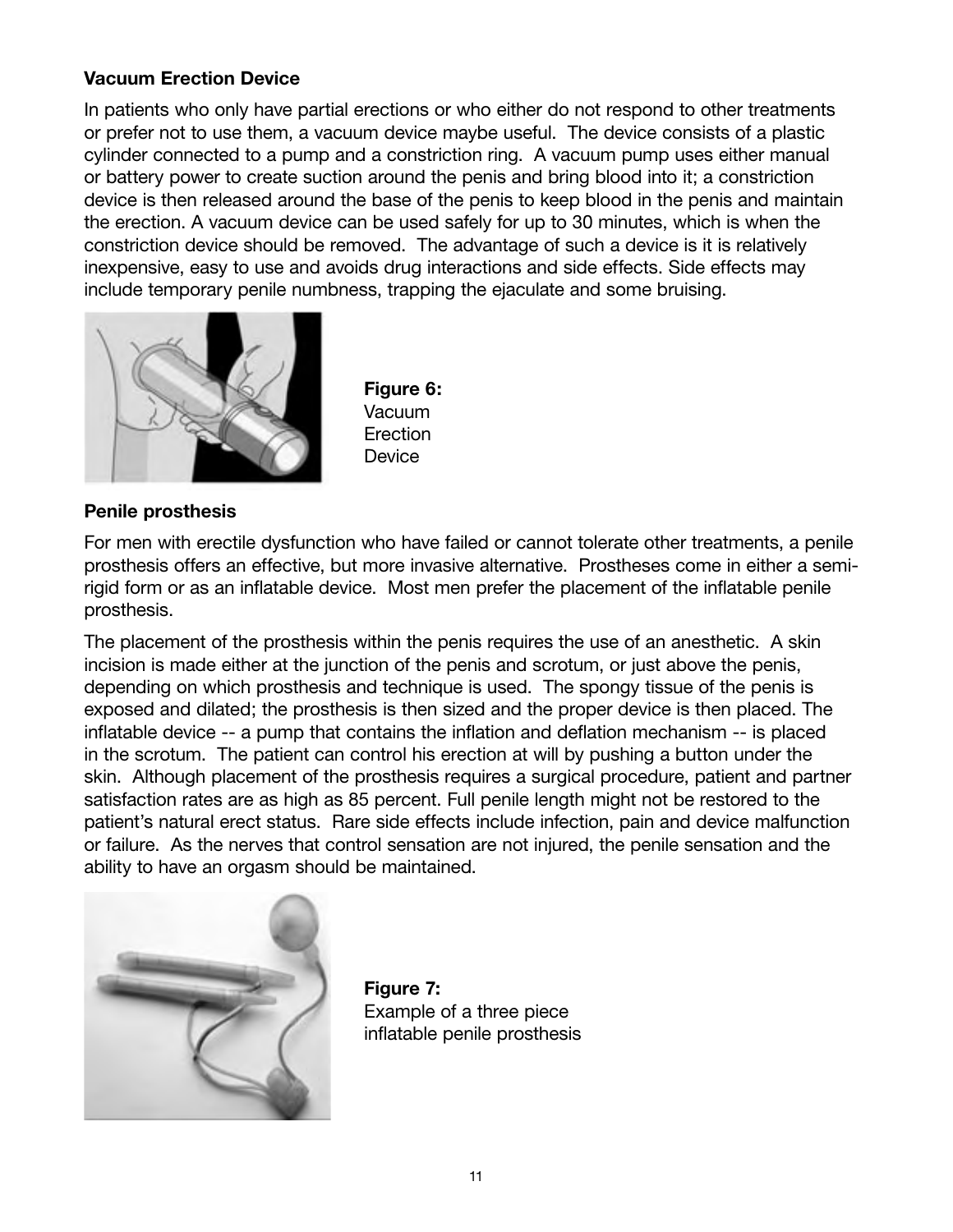# **Causes of Impotence**

Impotence can be due to psychogenic, neurogenic, vascular or drug-induced factors, or a combination these factors. Many medical conditions have been associated with impotence. (See Table 1)

| Category of Impotence | Conditions associated with Impotence                                                                                                  |
|-----------------------|---------------------------------------------------------------------------------------------------------------------------------------|
| Psychological         | Depression<br>Schizophrenia<br>Performance anxiety<br><b>Stress</b><br>Relationship problems                                          |
| Neurogenic            | <b>Stroke</b><br>Pelvic surgery, injury or radiation<br>Spinal cord injury<br>Diabetic neuropathy                                     |
| Vascular              | Atherosclerosis<br>Smoking<br>Hypertension<br><b>Diabetes</b><br>Trauma<br>Pelvic surgery, injury or radiation<br>Peyronnies' disease |
| Hormonal              | Hypogonadism (low testosterone)<br>Hyperprolactinemia (high prolactin)                                                                |
| Drug Induced          | Excessive alcohol consumption<br>Androgen deprivation (LHRH agonists, i.e. Lupron, Zoladex)<br>Anti-hypertensives<br>Anti-depressants |
| <b>Other Diseases</b> | Older age<br><b>Diabetes</b><br>Chronic renal failure<br>Obesity<br>Peripheral vascular disease<br>Heart disease                      |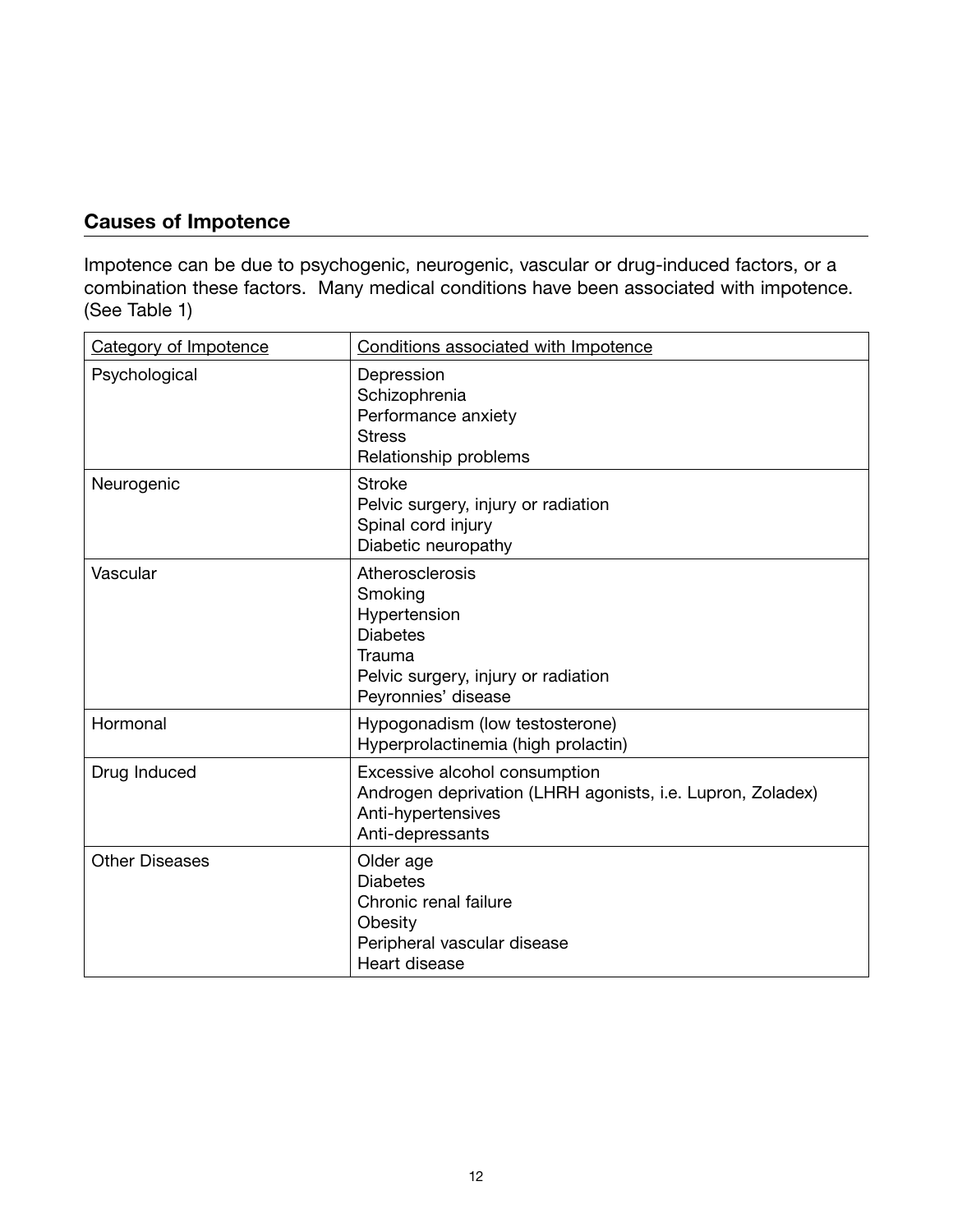#### **Psychological Causes of Impotence**

Common causes of psychogenic impotence include depression and performance anxiety. Depression is associated with decreased energy, interest and decreased libido or desire. Performance anxiety, work stress or strained personal relationships can affect erectile function in both conscious and subconscious ways.

#### **Neurogenic Impotence**

Penile erection depends on an intact nervous system so any injury to the nervous system involved in erections may cause impotence. Diseases such as Parkinson's disease, Alzheimer's disease, stroke or head injury can lead to impotence by affecting the libido, or by preventing the initiation of the nerve impulses responsible for erections. Patients with spinal cord injuries will have decreased erections related to the extent of the injury. Patients who have undergone pelvic surgery such as radical prostatectomy, cystectomy or colectomy may have injury to the cavernous nerves that control erection. Long-standing diabetes may affect some nerves as well as causing impotence.

# **Hormonal Causes of Impotence**

Diseases and conditions that decrease circulating testosterone in the body, such as castration or hormonal therapy used to treat prostate cancer, will decrease libido and impair erections.

#### **Vascular Causes of Impotence**

Diseases such as high blood pressure, high triglyceride and cholesterol levels in the blood, cigarette smoking and diabetes mellitus, and treatments such as pelvic irradiation to treat prostate, bladder and rectal cancers, may damage blood vessels to the penis over time. There is strong epidemiological association between heart disease, hypertension, low levels of high-density lipoproteins (HDL) and impotence. Patients with Peyronnie's disease which causes curvature of the penis, trauma, diabetes or old age may have damage to the spongy tissue of the penis, causing the veins to be more "leaky," which can lead to impotence.

#### **Drugs and Impotence**

Certain anti-depressants or anti-psychotics have been associated with impotence, especially those drugs that regulate serotonin, noradrenaline and dopamine. These include Prozac, Zoloft and Paxil. Beta-blockers and thiazide agents used to treat hypertension are associated with impotence. Cimetidine, a drug to treat acid reflux disease; chronic alcoholism; estrogens and drugs with anti-androgen action such as ketoconazole, and spironolactone can cause impotence, decreased libido and male breast enlargement. Even moderate alcohol intake may have an effect.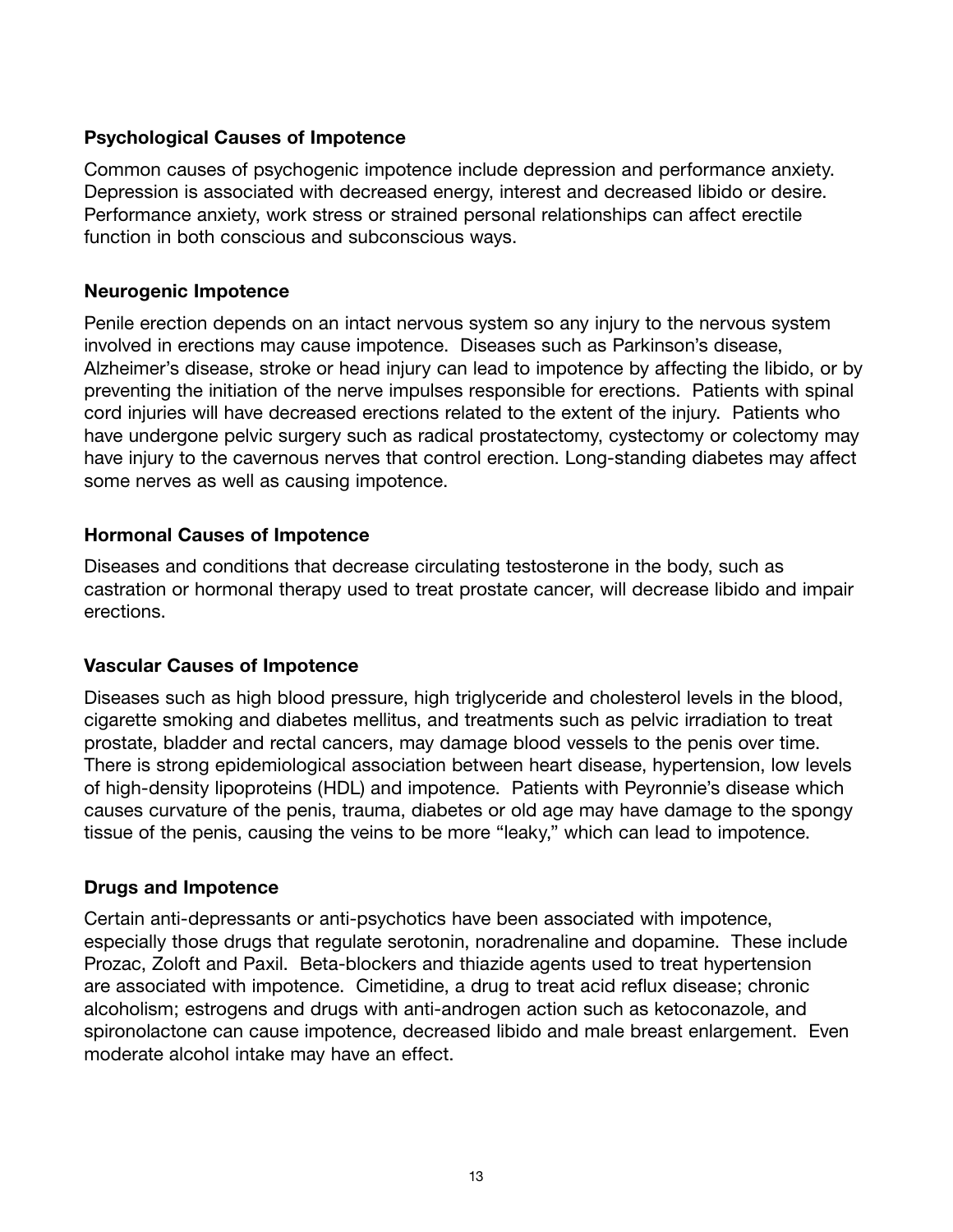| Class of Drug              | Drug                                                                                                                                                                               |
|----------------------------|------------------------------------------------------------------------------------------------------------------------------------------------------------------------------------|
| Antihypertensive           | Methyldopa<br>Clonidine<br>Reserpine<br>Beta-blockers (atenolol, propranolol, metoprolol)<br>Verapamil<br>Guanethidine                                                             |
| Anti-androgens             | Ketoconazole<br>Cyproterone acetate<br>Estrogen<br>Flutamide<br>Finasteride<br>Gonadotropin releasing hormone agonists (Lupron, Zoladex)                                           |
| Cardiac Drugs              | Digoxin<br>Gemfibrozil<br>Clofibrate                                                                                                                                               |
| <b>Diuretics</b>           | Thiazides (Hydrochlorothiazide)<br>Spironolactone                                                                                                                                  |
| H <sub>2</sub> antagonists | Cimetidine<br>Ranitidine                                                                                                                                                           |
| Antidepressants            | Tricyclic (migraine)<br>Serotonin Reuptake Inhibitors (Prozac, Zoloft, Paxil)<br>Pheothiazines<br>Benzodiazepines (Vallium, Xanax)<br>Meprobamate<br><b>Barbituates</b><br>Lithium |
| <b>Other Drugs</b>         | <b>Narcotics</b><br>Baclofen<br>Nonsteroidal anti-inflammatory drugs<br>Tobacco<br>Alcohol<br>Marijuana                                                                            |

#### **Aging and diseases which cause impotence**

Aging, even in healthy men causes a progressive decline in sexual function. Medical studies have discovered that as men age, there is a decrease in turgidity, or "stiffness," of erections as well as a decrease in the force and volume of ejaculation. Also, with normal aging, there is an increase in the length of time required between erections after orgasm, called the refractory period. Further, the sensitivity to touch decreases over time as do serum testosterone levels, with an associated decrease in desire. Studies indicate that half of all men with diabetes will eventually develop impotence. In addition, those with liver cirrhosis, chronic renal failure or coronary artery disease have a high incidence of impotence.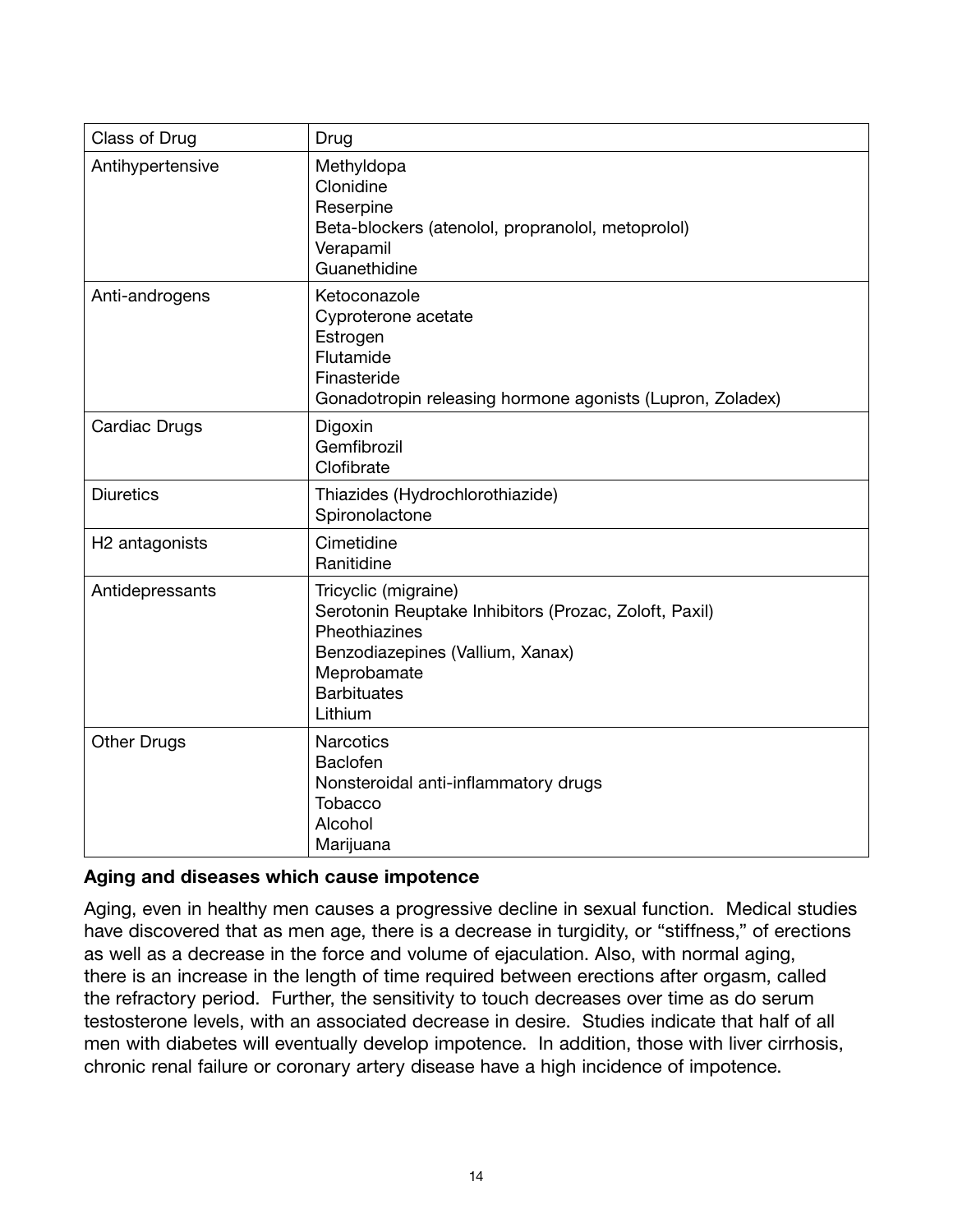# **Mechanisms of Penile Erection**

A normal erection requires the penis' nerves and blood vessel systems to be intact and to have appropriate hormonal levels, but also is moderated by psychological factors. The penis is stimulated by both the autonomic nervous system -- the part of the nervous system that functions independent of our conscious thought -- and the somatic nervous system -- the nervous system responsible for sensation and contraction of muscles attached to the penis. The glans or head and body of the penis have numerous sensory nerve endings that send messages of pain, temperature and touch back to the brain. The motor nerves stimulate the muscles in the pelvis and penis -- the ischiocavernosus and bubocavernosus muscles -- that are necessary to produce a rigid erection and ejaculation. The autonomic nervous system stimulates the rectum, bladder, prostate and sphincters, includes the cavernous nerve that stimulates the penis and controls the flow of blood during and after erection. (Figure 8)

With sexual stimulation, the cavernous nerves release chemicals that significantly increase blood flow to the penis. The erectile tissue of the penis rapidly fills, expands and becomes erect. During sexual activity, the bulbocavernous and ischiocavernous muscles of the penis are stimulated, which compresses the base of the penis to make the penis even harder.

During emission, seminal fluid is released from the seminal vesicles and the prostate into the urethra. The bladder sphincter then closes, and the seminal fluid becomes trapped. As the amount of fluid builds in the urethra, the pressure increases and the sensation of the inevitability of ejaculation is experienced. The bulbocavernous muscle contracts and expels the semen forcibly from the urethra. Orgasm normally coincides with ejaculation.

Detumescence, or loss of erection, occurs shortly thereafter and is produced by the breakdown of the factors that cause erection.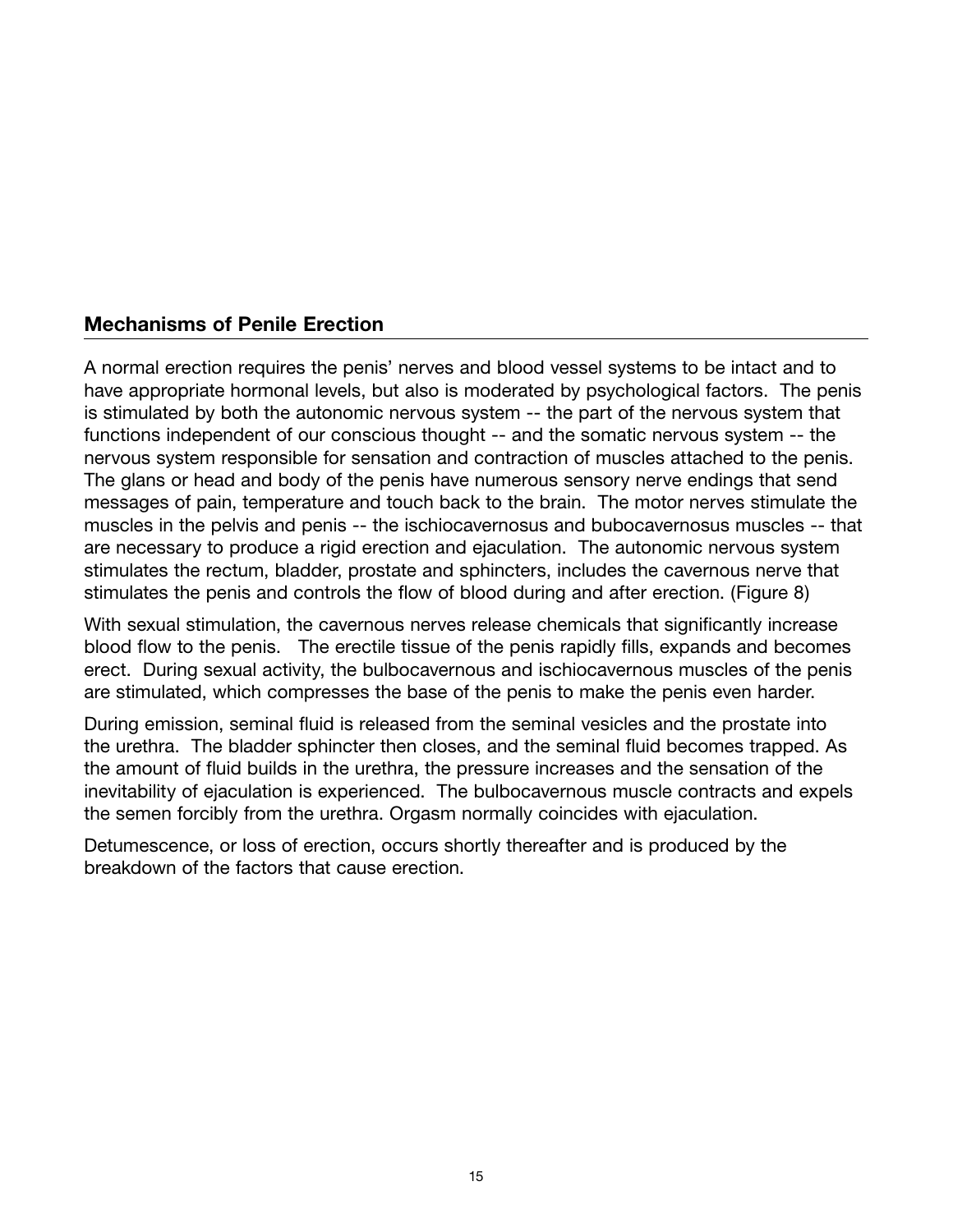

Mechanism of Erection

# **Anatomy and Mechanism of Penile Erection**

The cavernous nerves travel from the underside of the penis to the prostate. These nerves regulate blood flow within the penis during erection and flaccidity. In the flaccid state, inflow through the arteries is minimal and there is free outflow via the small veins exiting the spongy tissue just under the thick tunica (thick membrane surrounding the spongy tissue). During erection, the smooth muscle in the penis relaxes while the arteries widen to pump in more blood that expands the three cavities of the penis -- also called sinusoidal spaces -- to lengthen and enlarge the penis. The expansion of these cylinders compresses the small veins and reduces the outflow of blood.

(Lue, T.F., Erectile Dysfunction. *New England Journal of Medicine.* June 15,2000. 1802-1813.) Reprinted with Permission from the Massachusetts Medical Society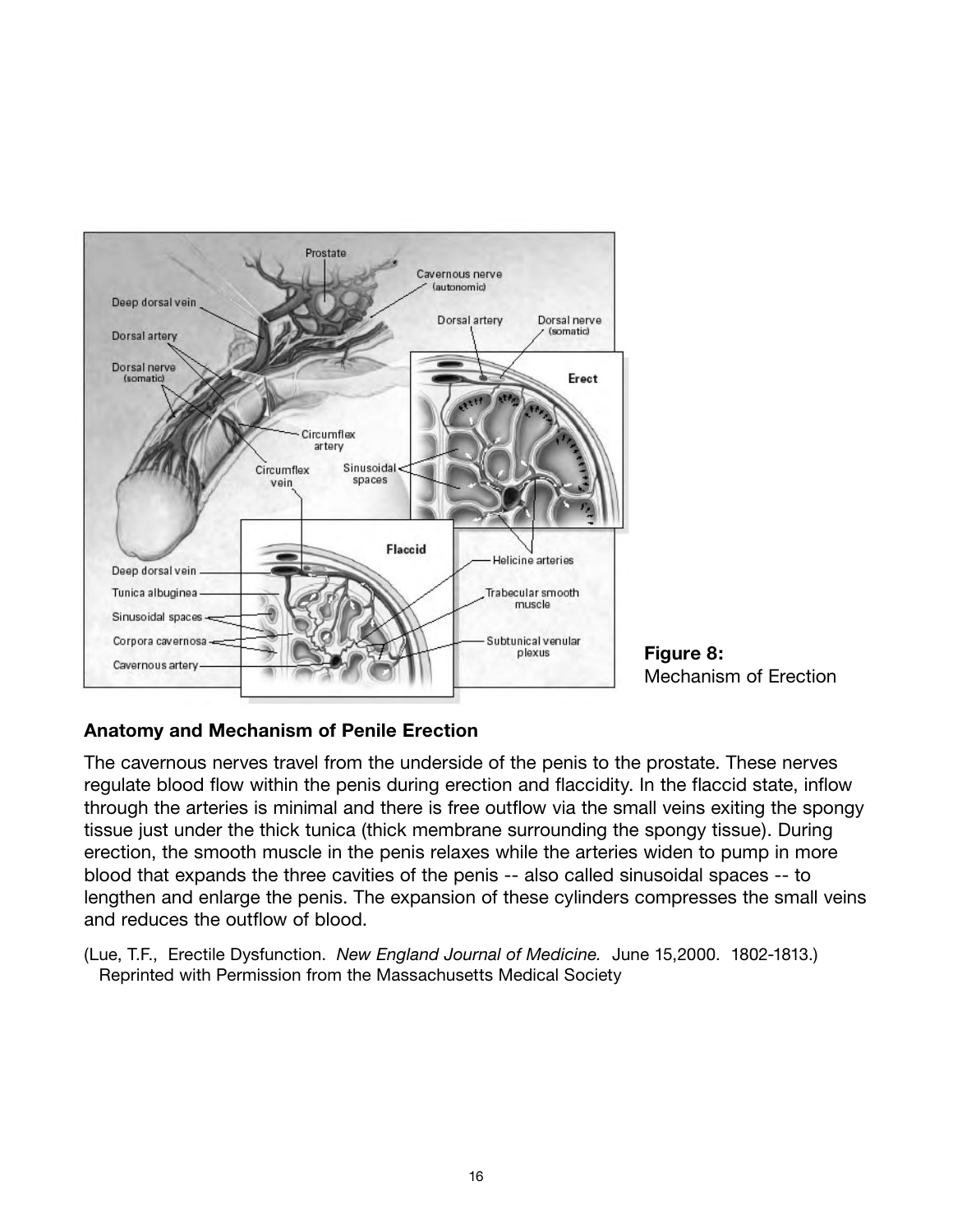# **Future Directions**

Innovative research over the past several years has resulted in significant strides and improvement to understanding the anatomy and physiology of sexual function. For instance, increasing knowledge about details of the cavernous nerves in the pelvis led to refinement of nerve-sparing prostatectomy. Understanding the biochemistry of normal sexual functioning led to the development of medications including Sildenafil, Cialis and Levitra.

Current research is focusing on further understanding of the specific physiologic pathways responsible for normal sexual function, developing new, more effective agents for managing impotence and understanding how cavernous nerves heal and what factors can hasten the healing process. Use of "gene" or "stem cell" technology may be possible in the future, allowing men and their partners to enjoy better sexual health.

# **Additional Resources**

### **Books**

*A Patient's Guide to Male Sexual Dysfunction* by Tom F. Lue, M.D. Handbooks in Health Care Co., Newtown, Pennsylvania, 2000. ISBN: 1884065821

*Overcoming Impotence-A leading urologist tells you everything you need to know* by J. Stephen Jones. Prometheus Books, Amherst, NY, 2003. ISBN: 1591021286

*The Lovin' Ain't Over: The Couple's Guide to Better Sex after Prostate Disease* by Ralph and Barbara Alterowitz. Health Education Literary Publisher, Westbury, NY, 1999. ISBN: 1883257034

*Our Journey Through Prostate Cancer* by Jim and Julia Miller. JJM Publishing, San Francisco, CA, 2003. ISBN: 0974317209

*Couples Confronting Cancer: Keeping your Relationship Strong* by Joy L. Fincannon and Katherine V. Bruss. American Cancer Society, Atlanta, GA, 2003. ISBN: 0944235255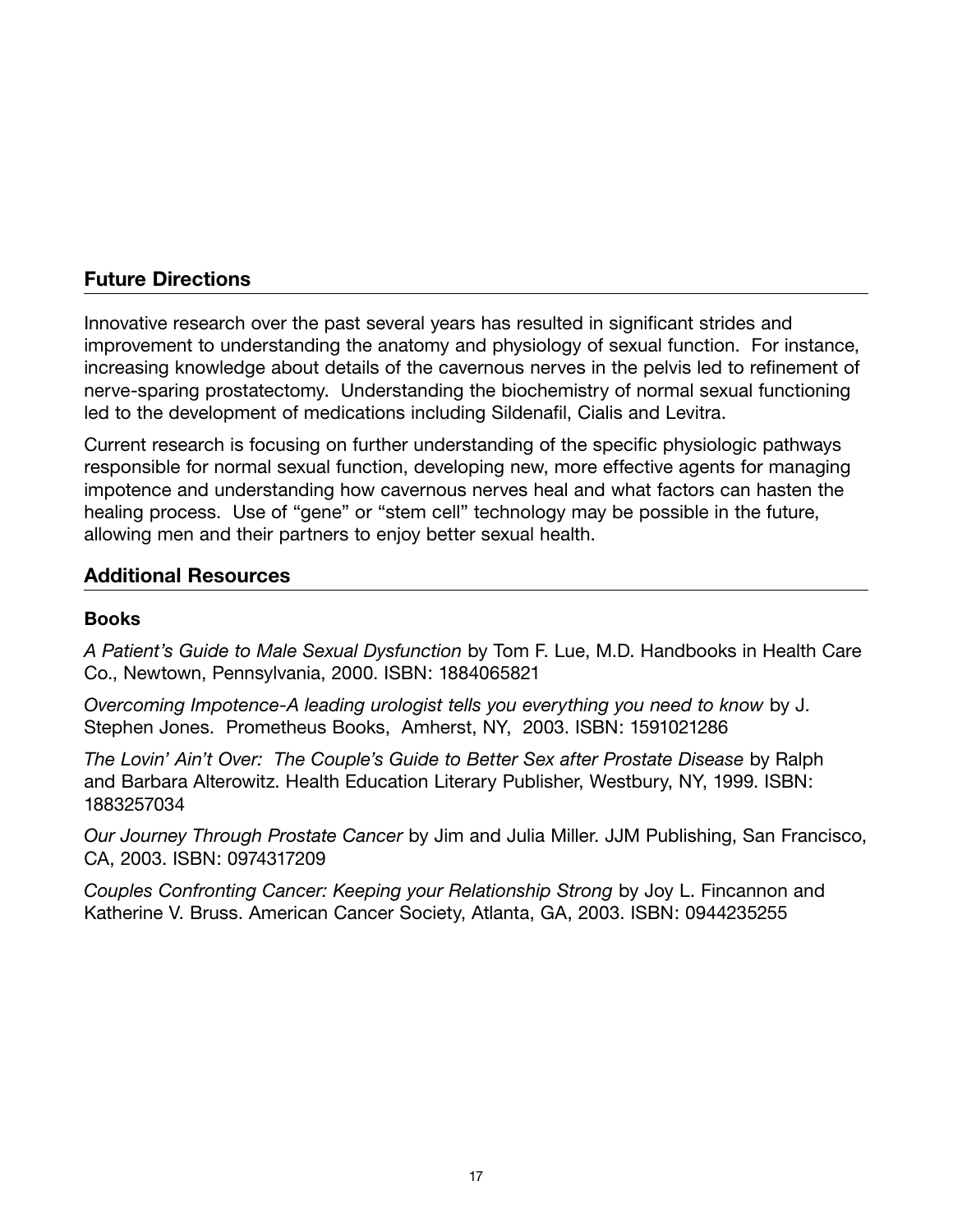#### **Websites**

www.phoenix5.org *Phoenix 5's mission statement is to help men and their companions overcome the effects of prostate cancer.*

http://www.prostatepointers.org/mailman/listinfo/pcai *PCAI offers an open and frank discussion about the problems associated with intimacy and prostate cancer.*

#### **Other Sources**

American Association for Marriage and Family Therapy 112 South Alfred Street Alexandria, VA 22314-3061 Phone: (703) 838-9808 Fax: (703) 838-9805

American Association of Sex Educators, Counselors, and Therapists P.O. Box 5488 Richmond, VA 23220-0488 www.aasect.org

Sexual Function Health Council American Foundation for Urologic Disease, Inc. 1000 Corporate Blvd, Suite 410 Linthicum, MD 21090 Phone: (410) 689-3990 or (800) 828-7866 Fax: (410) 689-3998 www.afud.org

The Sexuality Information and Education Council of the United States (SIECUS) 130 West 42nd Street, Suite 350 New York, NY 10036 Phone: (212) 819-9770

Sexual Medicine Society of North America, Inc. 1111 N. Plaza Drive, Suite 550 Schaumburg, IL 60173 Phone: (847) 517-7225 Fax: (847) 517-7229 www.smsna.org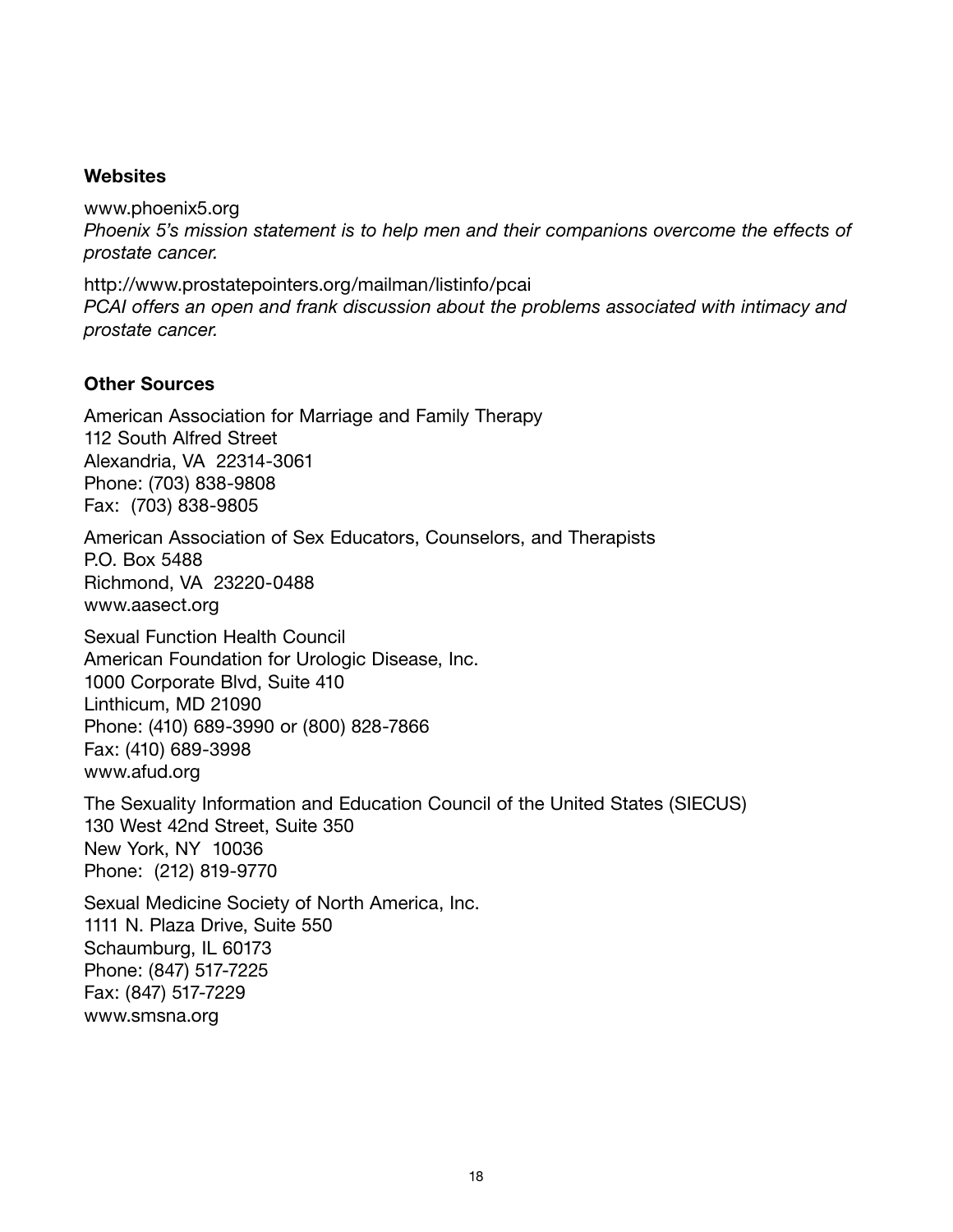# **MANAGING IMPOTENCE QUESTIONNAIRE**

#### **Please take a few minutes to answer the following questions. Your answers will help improve future editions of this quide.**

Please check the appropriate box:

| <b>STATEMENT</b>                                                                  | <b>STRONGLY</b><br><b>AGREE</b> | <b>AGREE</b> | <b>NEITHER</b><br><b>AGREE NOR</b><br><b>DISAGREE</b> | <b>DISAGREE</b> | <b>STRONGLY</b><br><b>DISAGREE</b> |
|-----------------------------------------------------------------------------------|---------------------------------|--------------|-------------------------------------------------------|-----------------|------------------------------------|
| Overall, the guide was helpful                                                    |                                 |              |                                                       |                 |                                    |
| The information was presented clearly<br>and in a way that was easy to understand |                                 |              |                                                       |                 |                                    |

| <b>STATEMENT</b>                         | <b>Too Much</b> | <b>JUST RIGHT</b> | <b>Too Little</b> |
|------------------------------------------|-----------------|-------------------|-------------------|
| The amount of information presented was: |                 |                   |                   |

\_\_\_\_\_\_\_\_\_\_\_\_\_\_\_\_\_\_\_\_\_\_\_\_\_\_\_\_\_\_\_\_\_\_\_\_\_\_\_\_\_\_\_\_\_\_\_\_\_\_\_\_\_\_\_\_\_\_\_\_\_\_\_\_\_\_\_\_\_\_\_\_\_\_\_\_\_\_\_\_\_\_\_\_\_\_\_\_\_\_\_\_\_

\_\_\_\_\_\_\_\_\_\_\_\_\_\_\_\_\_\_\_\_\_\_\_\_\_\_\_\_\_\_\_\_\_\_\_\_\_\_\_\_\_\_\_\_\_\_\_\_\_\_\_\_\_\_\_\_\_\_\_\_\_\_\_\_\_\_\_\_\_\_\_\_\_\_\_\_\_\_\_\_\_\_\_\_\_\_\_\_\_\_\_\_\_

\_\_\_\_\_\_\_\_\_\_\_\_\_\_\_\_\_\_\_\_\_\_\_\_\_\_\_\_\_\_\_\_\_\_\_\_\_\_\_\_\_\_\_\_\_\_\_\_\_\_\_\_\_\_\_\_\_\_\_\_\_\_\_\_\_\_\_\_\_\_\_\_\_\_\_\_\_\_\_\_\_\_\_\_\_\_\_\_\_\_\_\_\_

\_\_\_\_\_\_\_\_\_\_\_\_\_\_\_\_\_\_\_\_\_\_\_\_\_\_\_\_\_\_\_\_\_\_\_\_\_\_\_\_\_\_\_\_\_\_\_\_\_\_\_\_\_\_\_\_\_\_\_\_\_\_\_\_\_\_\_\_\_\_\_\_\_\_\_\_\_\_\_\_\_\_\_\_\_\_\_\_\_\_\_\_\_

\_\_\_\_\_\_\_\_\_\_\_\_\_\_\_\_\_\_\_\_\_\_\_\_\_\_\_\_\_\_\_\_\_\_\_\_\_\_\_\_\_\_\_\_\_\_\_\_\_\_\_\_\_\_\_\_\_\_\_\_\_\_\_\_\_\_\_\_\_\_\_\_\_\_\_\_\_\_\_\_\_\_\_\_\_\_\_\_\_\_\_\_\_

\_\_\_\_\_\_\_\_\_\_\_\_\_\_\_\_\_\_\_\_\_\_\_\_\_\_\_\_\_\_\_\_\_\_\_\_\_\_\_\_\_\_\_\_\_\_\_\_\_\_\_\_\_\_\_\_\_\_\_\_\_\_\_\_\_\_\_\_\_\_\_\_\_\_\_\_\_\_\_\_\_\_\_\_\_\_\_\_\_\_\_\_\_

\_\_\_\_\_\_\_\_\_\_\_\_\_\_\_\_\_\_\_\_\_\_\_\_\_\_\_\_\_\_\_\_\_\_\_\_\_\_\_\_\_\_\_\_\_\_\_\_\_\_\_\_\_\_\_\_\_\_\_\_\_\_\_\_\_\_\_\_\_\_\_\_\_\_\_\_\_\_\_\_\_\_\_\_\_\_\_\_\_\_\_\_\_

\_\_\_\_\_\_\_\_\_\_\_\_\_\_\_\_\_\_\_\_\_\_\_\_\_\_\_\_\_\_\_\_\_\_\_\_\_\_\_\_\_\_\_\_\_\_\_\_\_\_\_\_\_\_\_\_\_\_\_\_\_\_\_\_\_\_\_\_\_\_\_\_\_\_\_\_\_\_\_\_\_\_\_\_\_\_\_\_\_\_\_\_\_

\_\_\_\_\_\_\_\_\_\_\_\_\_\_\_\_\_\_\_\_\_\_\_\_\_\_\_\_\_\_\_\_\_\_\_\_\_\_\_\_\_\_\_\_\_\_\_\_\_\_\_\_\_\_\_\_\_\_\_\_\_\_\_\_\_\_\_\_\_\_\_\_\_\_\_\_\_\_\_\_\_\_\_\_\_\_\_\_\_\_\_\_\_

\_\_\_\_\_\_\_\_\_\_\_\_\_\_\_\_\_\_\_\_\_\_\_\_\_\_\_\_\_\_\_\_\_\_\_\_\_\_\_\_\_\_\_\_\_\_\_\_\_\_\_\_\_\_\_\_\_\_\_\_\_\_\_\_\_\_\_\_\_\_\_\_\_\_\_\_\_\_\_\_\_\_\_\_\_\_\_\_\_\_\_\_\_

1. What was most helpful about the Guidelines?

- 2. What was least useful about the Guidelines? Why?
- 3. Should anything have been made more understandable?
- 4. Should anything be added, or discussed in more detail?

5. Was anything in conflict with what you already know about erectile dysfunction?